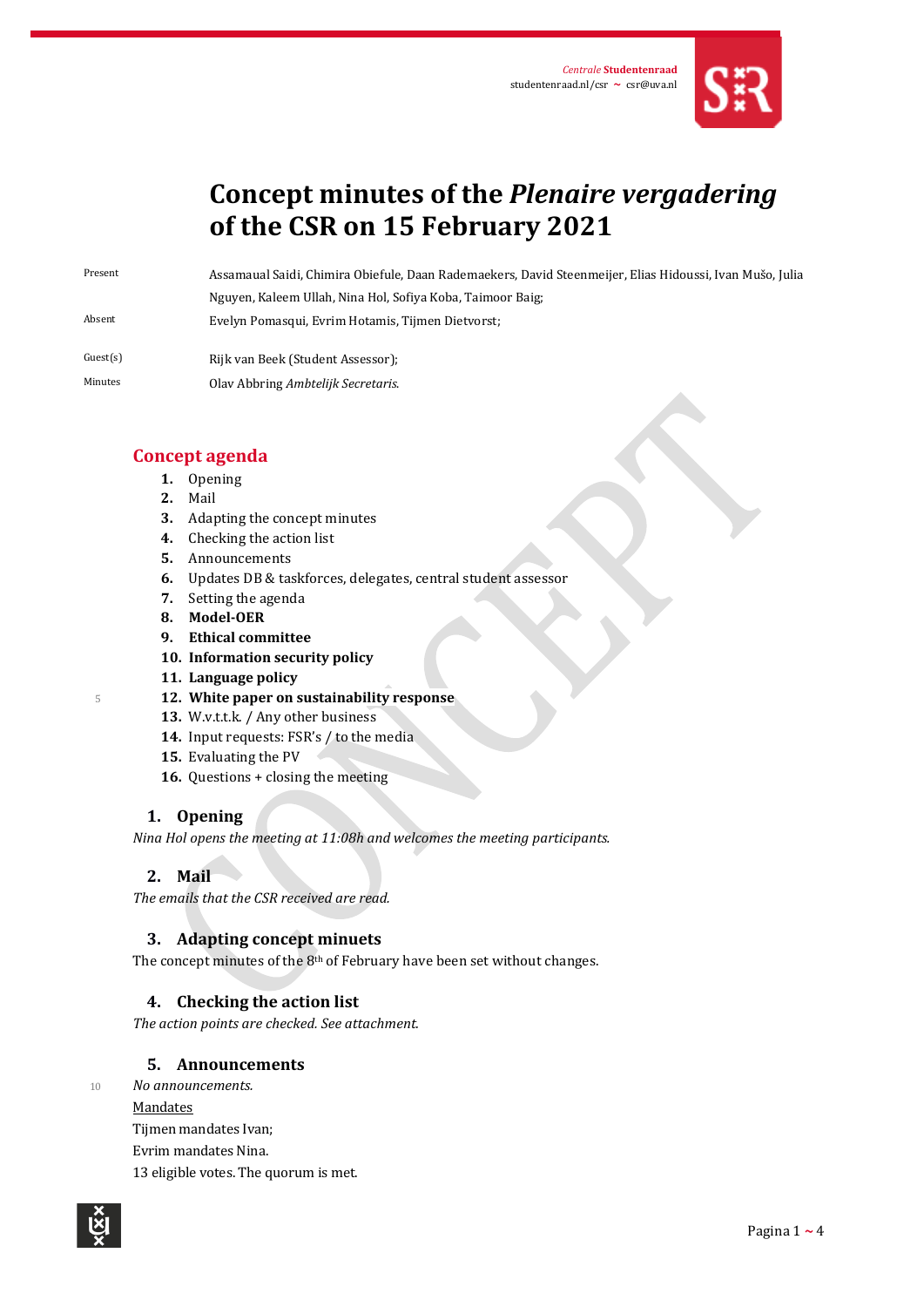

#### **6. Updates DB & taskforces, delegates, central student assessor**

<sup>15</sup> *Please remember to add the updates in the document*.

#### **7. Setting the agenda**

The agenda point 'information security policy' has been taken off the agenda. The agenda point 'language policy' has been taken off the agenda. The agenda is set without any further changes.

#### **8. Model-OER**

There are no question on the proposals.

<sup>20</sup> **Voting proposal:** The CSR 20-21 decides in favour of advising to change A-4.5.4. into the following: *"The resit for an examination must take place within 3 months following the original test and must not take place within 10 working days of the announcement of the result of the original examination"; and* advising to add A-4.6.5., which states the following: *"The written assessment (e.g. essay, paper) grade should include a filled-in rubrics showing the points per grading criteria, which will explain the obtained mark."*

25 In favour: 13

Against: 0

Blanco: 1

Abstain: 0

*The council decides in favour of advising to* change article A-4.5.4. of the working agreements into the <sup>30</sup> following: *"The resit for an examination must take place within 3 months following the original test and must not take place within 10 working days of the announcement of the result of the original examination"; and* advising to add A-4.6.5., which states the following: *"The written assessment (e.g. essay, paper) grade should include a filled-in rubrics showing the points per grading criteria, which will explain the obtained mark." (decision).*

#### **9. Ethical committee**

35 There are no question on the signing of this letter.

**Voting proposal:** The CSR 20-21 decides in favour of sending the letter regarding the ethical committee to the CvB at the end of the week, after informing if the COR wants to co-sign it.

In favour: 14

Against: 0

40 Blanco: 0

Abstain: 0

*The council decides in favour of sending the letter regarding the ethical committee to the CvB at the end of the week, after informing if the COR wants to co-sign it (decision).*

45 The ambtelijk secretaris will send the letter to the COR and will ask for them to respond to the letter on Friday **(action)**.

#### **10. White paper on sustainability response**

The letter will include a positive advice based on the assumption that the CvB will keep to their announced changes.

**Voting proposal:** The CSR 20-21 decides in favour of approving to send the response letter to the CvB 50 regarding the White paper on sustainability.

In favour: 14 Against: 0 Blanco: 0

Pagina 2 **~** 4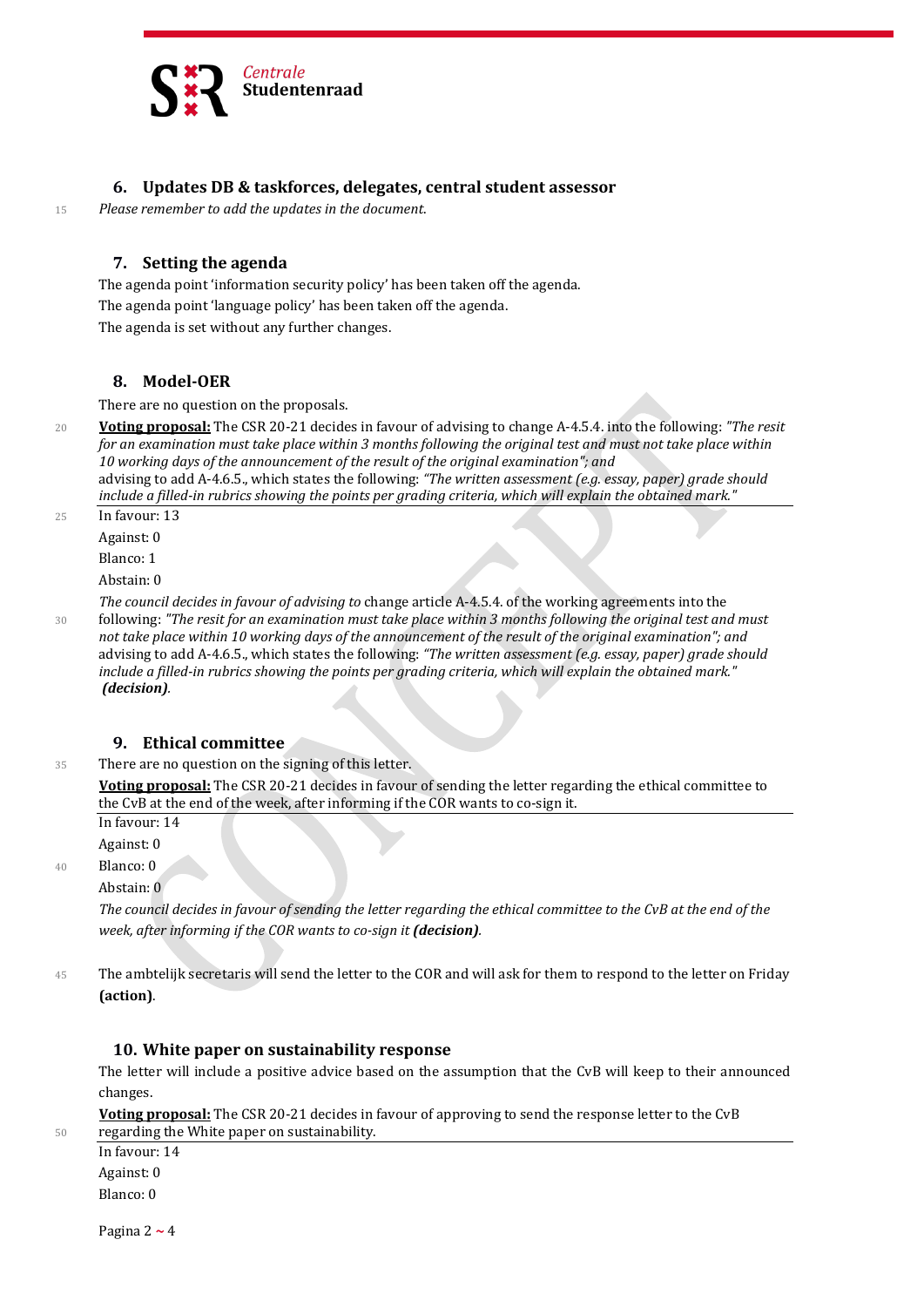

#### Abstain: 0

<sup>55</sup> *The CSR 20-21 decides in favour of approving to send the response letter to the CvB regarding the White paper on sustainability (decision).*

#### **11. W.V.T.T.K. / Any other business**

The NWO has been hacked, the UvA has close ties to the NWO, so the UvA is also looking into their security. The FSR FEB has received an email stating that students will not have the option to backtrack during exams. This topic was discussed last year to. Sofiya advises to contact the examination board. The CSR can investigate 60 if this is a topic of discussion at more faculties. The student assessor will inform with the CvB on this decision at the FEB.

The timeline for the elections has been set as is.

65 The DB will look into if there is a possibility of doing some form of an evaluation weekend. More details on this will follow.

#### **12. Input requests for the FSR's / to the media**

*No input requests.*

#### **13. Evaluating the PV**

*The CSR members evaluate the PV.*

#### **14. Questions + closing the meeting**

*11:53 Nina closes the meeting.*

| 70 |                    |                                                                                                                                                                                       |
|----|--------------------|---------------------------------------------------------------------------------------------------------------------------------------------------------------------------------------|
|    | <b>Decisions</b>   |                                                                                                                                                                                       |
|    | 210215-01          | The CSR 20-21 decides in favour of advising to change article A-4.5.4. of the working<br>agreements into the following: "The resit for an examination must take place within 3 months |
|    |                    | following the original test and must not take place within 10 working days of the                                                                                                     |
| 75 |                    | announcement of the result of the original examination"; and                                                                                                                          |
|    |                    | advising to add A-4.6.5., which states the following: "The written assessment (e.g. essay,                                                                                            |
|    |                    | paper) grade should include a filled-in rubrics showing the points per grading criteria, which<br>will explain the obtained mark."                                                    |
|    | 210215-02          | The CSR20-21 decides in favour of sending the letter regarding the ethical committee to the                                                                                           |
| 80 |                    | CvB at the end of the week, after informing if the COR wants to co-sign it.                                                                                                           |
|    | 210215-03          | The CSR 20-21 decides in favour of approving to send the response letter to the CvB regarding                                                                                         |
|    |                    | the White paper on sustainability.                                                                                                                                                    |
|    | <b>Action list</b> |                                                                                                                                                                                       |
|    | 210215-01          | The ambtelijk secretaris will send the letter to the COR and will ask for them to respond to the                                                                                      |
|    |                    | letter on Friday.                                                                                                                                                                     |
| 85 | 210208-01          | The ambtelijk secretaris will send the announcement that the CSR co-signs the brandbrief                                                                                              |
|    |                    | from WOinActie to the writers of the brandbrief.                                                                                                                                      |
|    | 210125-01          | The committee chairs will look into changing their committee's page on the Studentenraad<br>website.                                                                                  |
|    | 210125-02          | The PR committee will take a picture during the next PV meeting.                                                                                                                      |
| 90 |                    |                                                                                                                                                                                       |